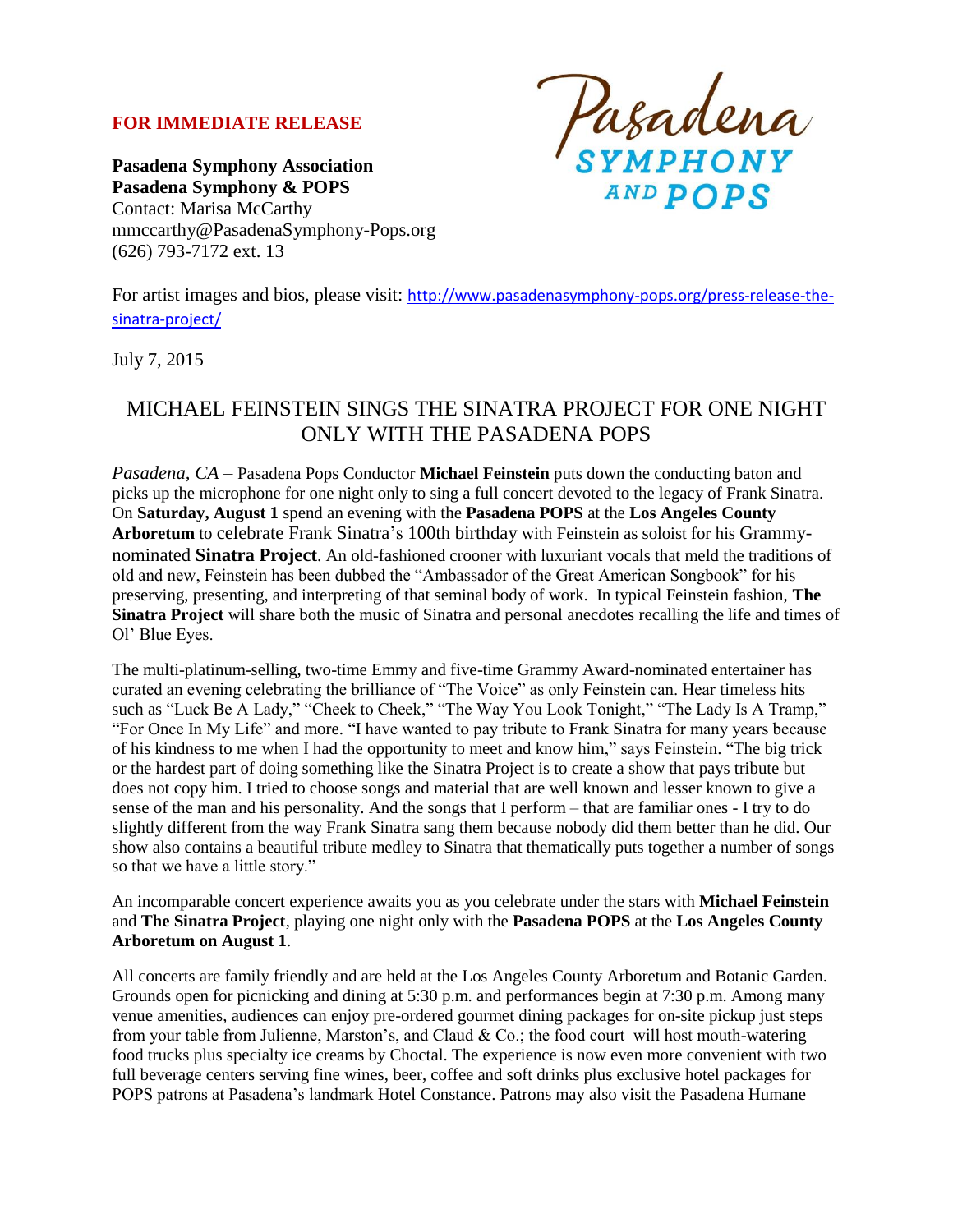Society's Mobile Adoption Unit, which will be on-site prior to each concert with deserving animals in need of a forever home as part of the Pups for POPS program.

Subscribers may pre-purchase parking on-site at the Arboretum, and all concertgoers enjoy free parking at the adjacent Westfield Santa Anita shopping center with complimentary non-stop shuttle service to the Arboretum's main entrance. Audiences get the ultimate outdoor concert experience: large LED video screens to see the artists and orchestra up close, superior sound quality and the high-quality production value that is a signature of the Pasadena POPS.

Don't miss the best outdoor dinner party in town with spacious circular table seating with fine linens, or lawn seating for those who want to bring a blanket – each option carries on the tradition of picnic-dining with your family and friends with Michael Feinstein and Pasadena's premier POPS orchestra! The Arboretum is located at 301 North Baldwin Ave., Arcadia, CA. Single tickets and season subscriptions are now on sale and are available by calling the box office at (626)-793-7172, online at PasadenaSymphony-Pops.org or at the Arboretum on the day of the concerts.

## **IF YOU GO:**

- **What:** The Sinatra Project with Michael Feinstein and the Pasadena POPS
- **When:** Saturday, August 1 at 7:30 p.m.
- **Where:** The LA County Arboretum | 301 N Baldwin Ave., Arcadia, CA 91007
- **Cost:** Tickets start at \$25.00
- **Dining:** Gates open at 5:30pm. Guests are welcome to bring their own food and drink or visit one of the many onsite gourmet food vendors.
- Parking: Subscribers have the opportunity to purchase onsite Arboretum parking. Single ticket holders may park for free at the Westfield Santa Anita shopping center with free non-stop shuttles to the main gate.

###

### **MICHAEL FEINSTEIN**

Michael Feinstein, the multi-platinum-selling, two-time Emmy and five-time Grammy Awardnominated entertainer dubbed "The Ambassador of the Great American Songbook," is considered one of the premier interpreters of American standards. His 200-plus shows a year have included performances at Carnegie Hall, Sydney Opera House and the Hollywood Bowl as well as the White House and Buckingham Palace.

More than simply a performer, Feinstein has received national recognition for his commitment to celebrating America's popular song and preserving its legacy for the next generation. In 2007, he founded the Great American Songbook Foundation, dedicated to celebrating the art form and preserving it through educational programs, Master Classes, and the annual High School Songbook Academy, a summer intensive open to students from across the country. Michael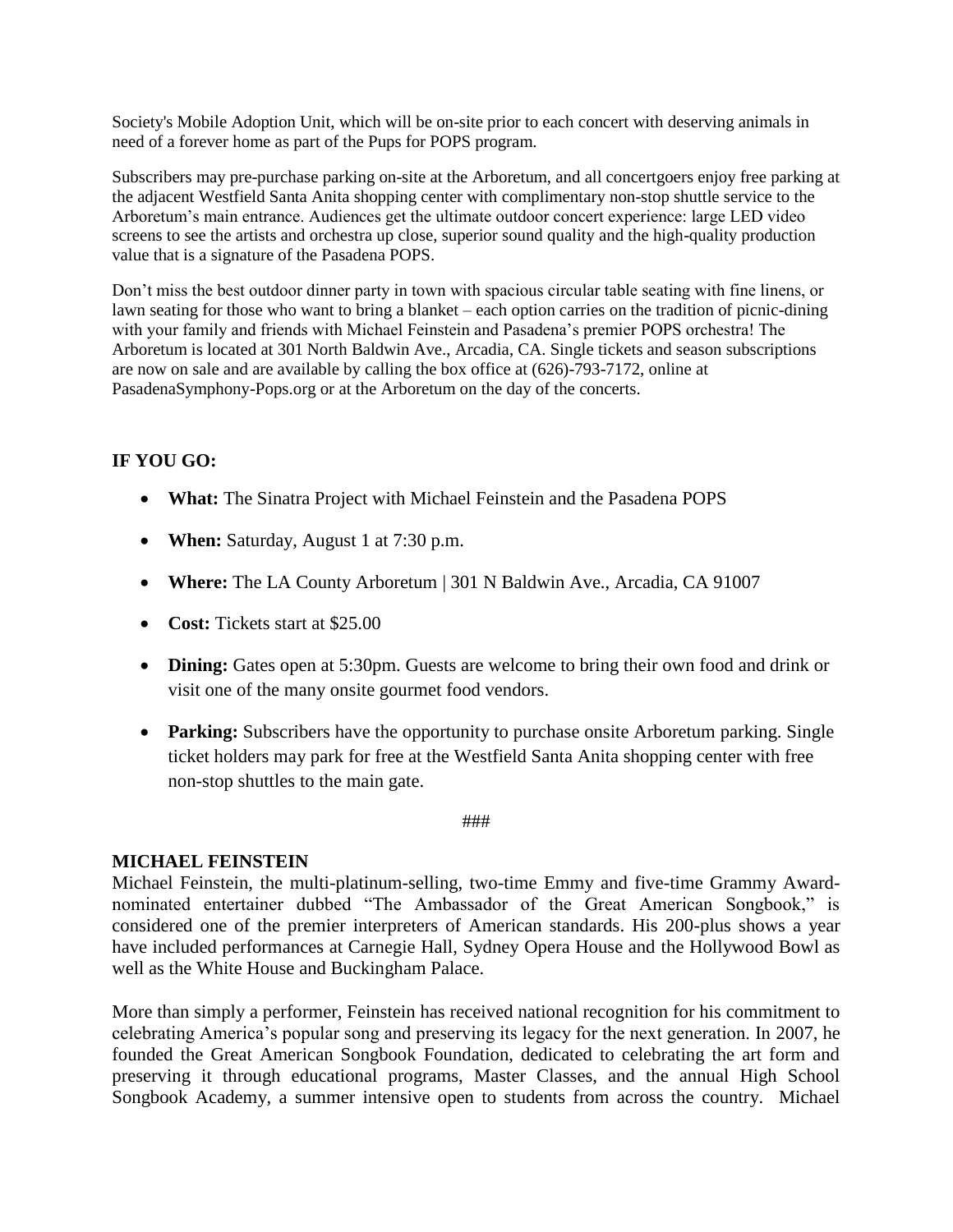serves on the Library of Congress' National Recording Preservation Board, an organization dedicated to ensuring the survival, conservation and increased public availability of America's sound recording heritage.

Most recently, Concord Records released *A Michael Feinstein Christmas*. Feinstein, accompanied by venerable GRAMMY-award winning jazz pianist Alan Broadbent (Charlie Haden, Diana Krall, Natalie Cole), puts his signature stylings on a selection of holiday standards.

Feinstein earned his fifth Grammy Award nomination in 2009 for *The Sinatra Project*, his Concord Records CD celebrating the music of "Ol' Blue Eyes." *The Sinatra Project, Volume II: The Good Life* was released in 2011. His Emmy nominated TV special, *Michael Feinstein – The Sinatra Legacy*, which was taped live at the Palladium in Carmel, IN, aired across the country in 2011. The PBS series "Michael Feinstein's American Songbook" was the recipient of the ASCAP Deems-Taylor Television Broadcast Award. The series returned in 2013 for a third season, which is now available on DVD. His next primetime TV Special on PBS, "Michael Feinstein at The Rainbow Room," aired on New Year's Eve, 2014. For his nationally syndicated public radio program "Song Travels," Michael interviews and performs alongside of music luminaries such as Bette Midler, Neil Sedaka, Liza Minnelli, Rickie Lee Jones, David Hyde Pierce and more.

His new book, a Los Angeles Times best-seller, *The Gershwins and Me*, which is combined with a new CD of Gershwin standards performed with Cyrus Chestnut at the piano, was published by Simon & Schuster in October 2012. He released the CDs *The Power Of Two* – collaborating with "Glee" and "30 Rock" star – and *Cheek To Cheek*, recorded with Broadway legend Barbara Cook. He recorded *We Dreamed These Days*, featuring the Carmel Symphony Orchestra; Feinstein co-wrote the title song with Dr. Maya Angelou.

Feinstein was named Principal Pops Conductor for the Pasadena POPS in 2012 and made his conducting debut in June 2013 to celebrated critical acclaim. Under Feinstein's leadership, the Pasadena POPS has quickly become the nation's premier presenter of the Great American Songbook in the orchestral arena delivering definitive performances of rare orchestrations and classic arrangements. In June 2014, the Kravis Center for the Performing Arts announced the launch of the MICHAEL FEINSTEIN CONDUCTS THE KRAVIS CENTER POPS ORCHESTRA which sold out 3 shows.

Feinstein serves as Artistic Director of the Palladium Center for the Performing Arts, a \$170 million, three-theatre venue in Carmel, Indiana, which opened in January 2011. The theater is home to diverse live programming and a museum for his rare memorabilia and manuscripts. Since 1999, he has served as Artistic Director in collaboration with ASCAP for the immensely popular series at Carnegie Hall, Standard Time with Michael Feinstein. Starting in 2010, he became the director of the Jazz and Popular Song Series at New York's Jazz at Lincoln Center.

He has designed a new piano for Steinway called "The First Ladies," inspired by the White House piano and signed by several former First Ladies. It was first played to commemorate the Ronald Regan centennial on February 6, 2011.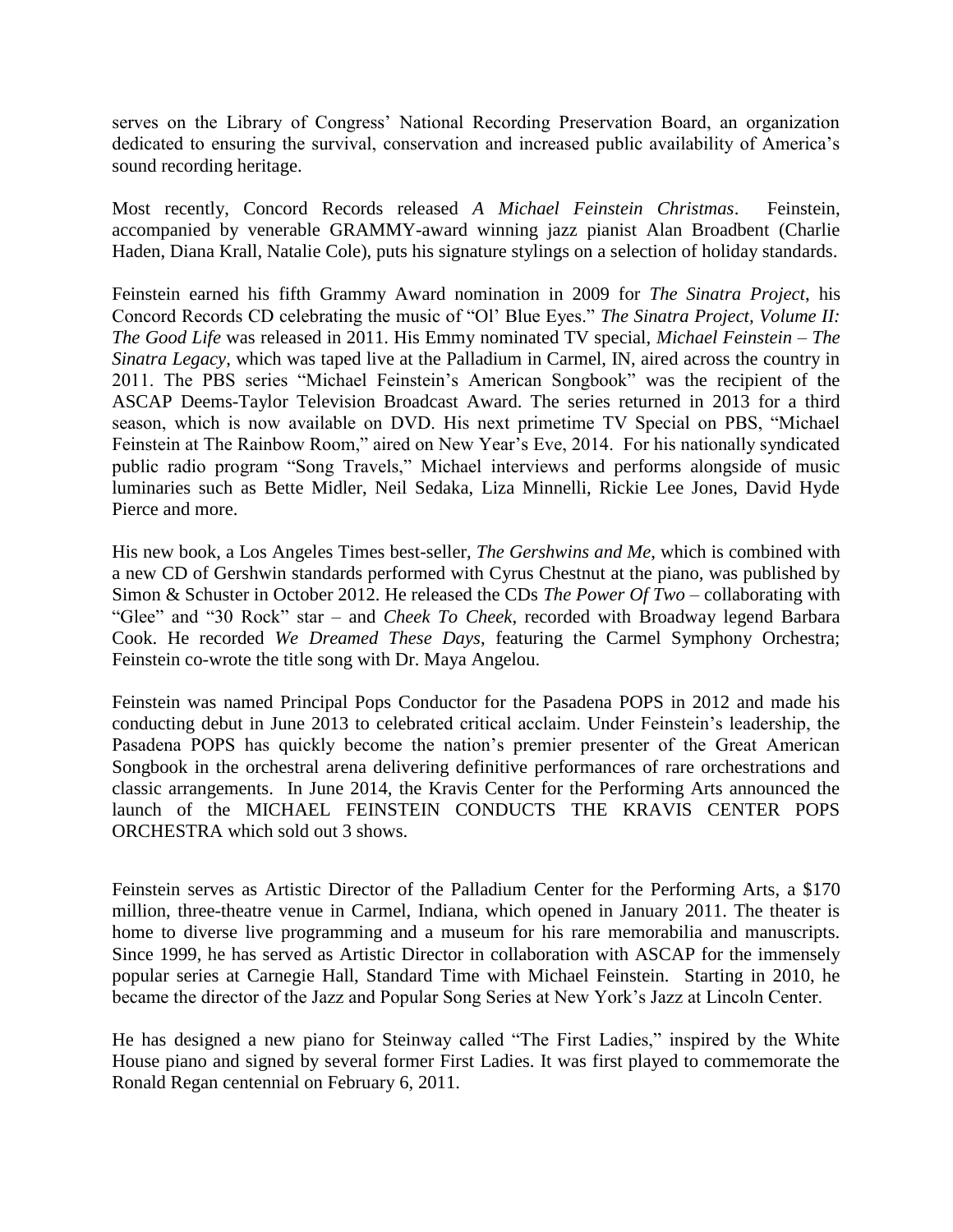In 2013 Michael released a new CD, *Change Of Heart: The Songs of Andre Previn*, (Concord) in collaboration with legendary composer-conductor-pianist Andre Previn, with an album celebrating Previn's repertoire from his catalog of pop songs that have most commonly been featured in motion pictures. The album opens with "(You've Had) A Change of Heart." Previn's work is highlighted with four Oscars and 11 GRAMMY Awards.

In 2005, Feinstein recorded *Hopeless Romantics*, a songbook of Harry Warren classics recorded with legendary jazz pianist George Shearing. The previous year, he completed a national tour with songwriting icon Jimmy Webb based on their album *Only One Life – The Songs of Jimmy Webb*. The disc was named one of "10 Best CDs of the Year" by *USA Today*.

In 2003, Feinstein received his fourth Grammy nomination for his release *Michael Feinstein with the Israel Philharmonic Orchestra*, his first recording with a symphony orchestra. The year before, Rhino/Elektra Music released *The Michael Feinstein Anthology*, a two-disc compilation spanning the years 1987 to 1996 and featuring old favorites and previously unreleased tracks.

His nightclub, Feinstein's at Loews Regency, presented the top talents of pop and jazz from 1999 - 2012, including Rosemary Clooney, Glen Campbell, Barbara Cook, Diahann Carroll, Jane Krakowski, Lea Michele, Cyndi Lauper, Jason Mraz and Alan Cumming. The club was closed in December of 2012 due to a year-long complete renovation of the Regency Hotel. Michael opened his new nightclub, Feinstein's at the Nikko in San Francisco's Nikko Hotel in May of 2013 and Feinstein's on Broadway will open at a new location in 2015 and also plans for a future nightclub in London.

His many other credits include scoring the original music for the film *Get Bruce* and performing on the hits television series "Better With You," "Caroline in the City," "Melrose Place," "Coach," "Cybil," "7<sup>th</sup> Heaven" and "Devious Maids."

The roots of all this work began in Columbus, Ohio, where Feinstein started playing piano by ear as a 5-year-old. After graduating from high school, he worked in local piano bars for two years, moving to Los Angeles when he was 20. The widow of legendary concert pianist-actor Oscar Levant introduced him to Ira Gershwin in July 1977. Feinstein became Gershwin's assistant for six years, which earned him access to numerous unpublished Gershwin songs, many of which he has since performed and recorded.

Gershwin's influence provided a solid base upon which Feinstein evolved into a captivating performer, composer and arranger of his own original music. He also has become an unparalleled interpreter of music legends such as Irving Berlin, Jerome Kern, Johnny Mercer, Duke Ellington and Harry Warren. Feinstein has received three honorary doctorates.

Through his live performances, recordings, film and television appearances, and his songwriting (in collaboration with Alan and Marilyn Bergman, Lindy Robbins, Bob Merrill and Amanda Green), Feinstein is an all-star force in American music.

For more information, please visit [www.MichaelFeinstein.com.](http://www.michaelfeinstein.com/)